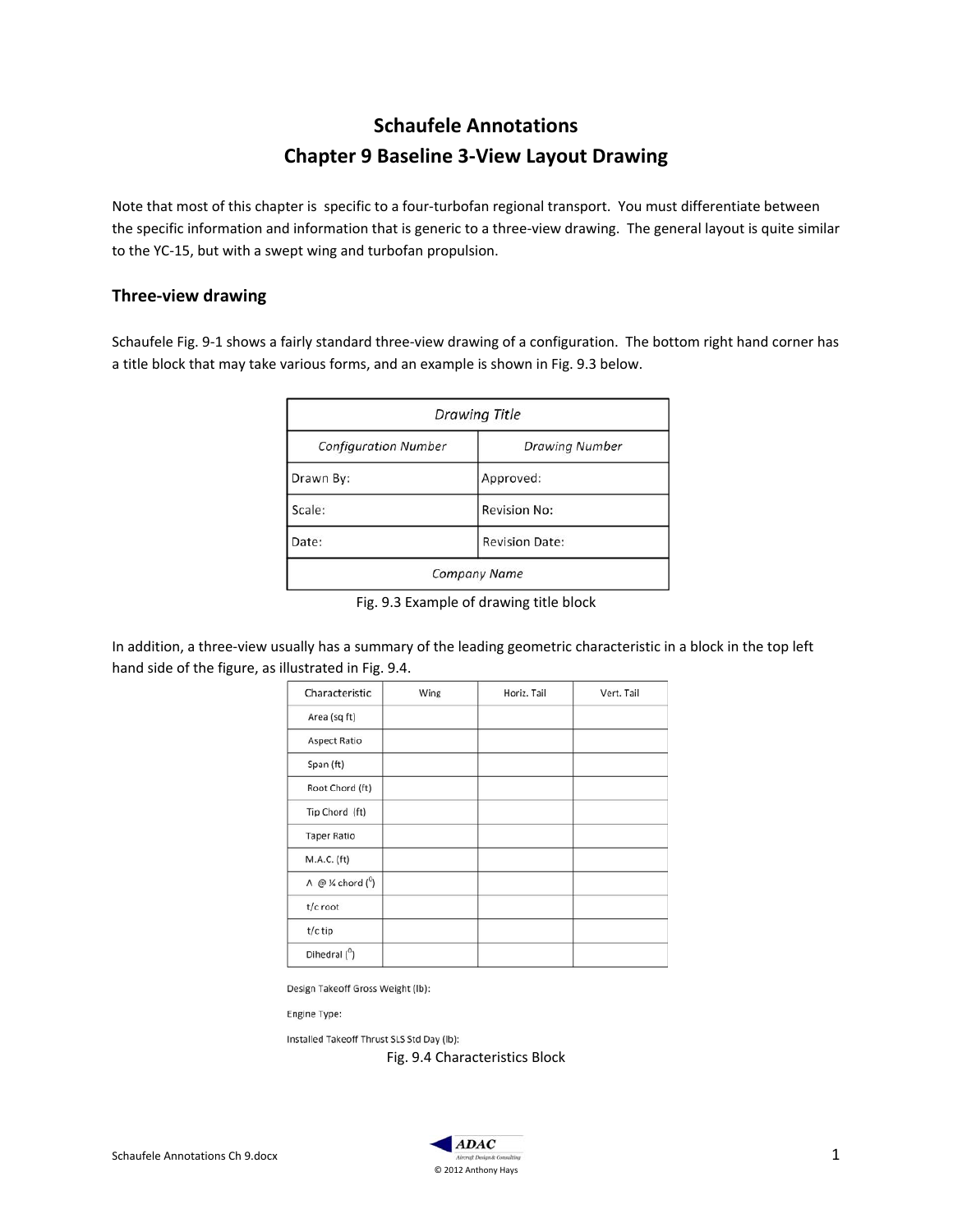The plan view of the drawing should show the m.a.c. and the x-value of the leading edge of the m.a.c., (marked as LEMAC). Sometimes a three-view will also show a scrap view indicating the lateral tip-over angle, as described in the annotations to Chapter 7.

## **Fuselage Shaping and Length**

Schaufele refers to "corner post noise", which is the noise that often occurs when flight decks have flat panel windshields. Older designs (such as the B-737 and DC-9) have flat panels which at the time of their design were the only type available to meet bird-strike requirements.



Fig 9.1 Potential flow comparison between flat panel and curved panel windshields (source: AGARD LS-67 Paper 4)

Fig. 9.1 shows a potential flow evaluation of the pressure coefficients on the forebody of a narrow-body commercial transport.



Fig 9.1 Momentum thickness and vortices in the region of a B-737 nose

Vortices from the corner post on the 737 windshield can be seen. They are indicated by an increase in boundary layer momentum thickness, and result in increased drag and flight deck noise. Modern windshields are either flatwrap (simple curvature) or compound curvature.